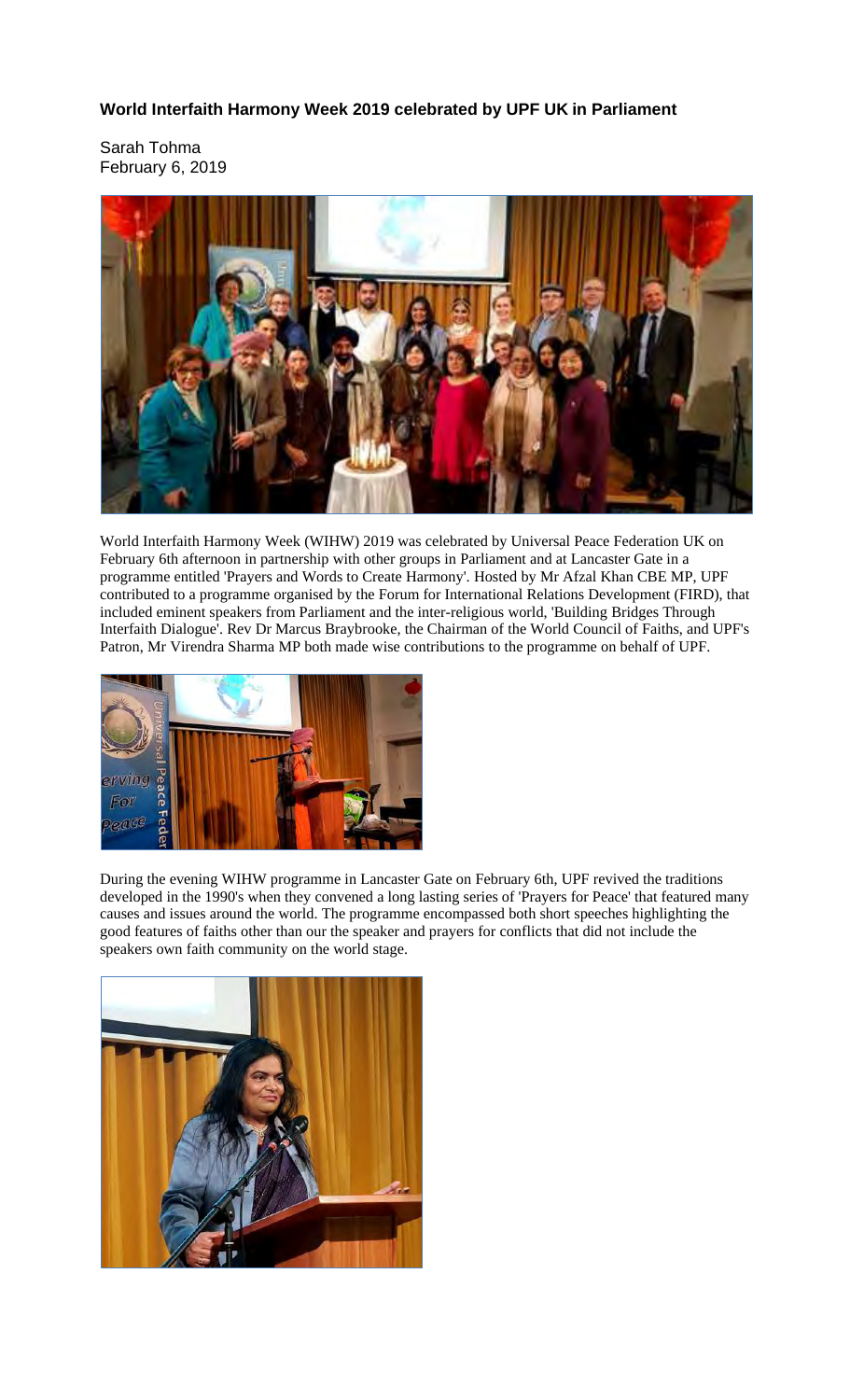Prof. Harbhajan Singh shared a personal experience, which shaped him to who he is now, from a young age. He was born in a Sikh family but started exploring other faiths. When he was 12, he was already reading the bible and knew he was open to other faiths. Even though his parents opposed him he kept searching and came across the teachings of the Rev. and Mrs Moon. This had an impact on his spiritual search and also in the course of that journey he was able to reach his dreams of meeting extraordinary people like Gandhi, Mother Teresa and Rev. Moon. Through his experiences and wisdom, he spread the message of modesty and humility. People of faith shouldn't be rooted in external things as it can lead to conflict and emptiness. Furthermore, his wise words about, 'not to hate and not to have jealousy towards others,' are very fundamental for all faiths.



Meeta Joshi recounted the times her heart was touched hearing of the real life experiences of refugee families who came to this country after being displaced from troubled areas of the world. She addressed further issues these families had faced on a daily basis such as abuse and genocide. She went to UAE (United Arab Emirates) to practice her strong belief and passion in belief of saving humanity by providing food for children who are vulnerable and poor. 'We are all one,' and 'we have to embrace diversity,' are teachings of interfaith and this is what we should be aiming for. Many religions have a common base of non violence, love and peace. She's learnt mainly from Hinduism, but also from other faiths, that you should look after your neighbours first. This demonstrates that all religions teach different paths but they lead us to the same goal. God resides in every human being. Respond, forgive and lets be together as one.

Meeta's daughter, Nishi, performed a beautiful South Indian dance devotional and a classical Indian dance that was delightful.

Sheikh Dr Hojjat Ramzy, spoke about mainly how similar and one religions are in so many forms. He encouraged us to talk about everyone's religion and not to single out our own for our own benefit. Sheikh Ramzy wants to educate people that all religions aim for peace no matter what they are and we should help each other to be united because true peace comes from these religions. His question, 'Do we

love each other enough to stop bitterness in this world?' was very thought provoking. He said, 'We must leave behind this bitterness and come together to give peace a chance.' For example, he shared what Nelson Mandela said, 'As I walked out the door to the gates to lead me to the freedom, I thought if I didn't leave behind the hate and bitterness, I would still be in prison.' He shared that 70% of the Quran is including Christianity and Judaism, showing its important that we should trust each other and start working for peace.



Dr Krishna shared a wonderful reflection about her Hindu faith with some history behind to support her message of how there should no segregation and we are all one community. She shared some insight about the origin behind the name 'Hindu'. It's a myth, there is no Hindu religion but it is a cast and